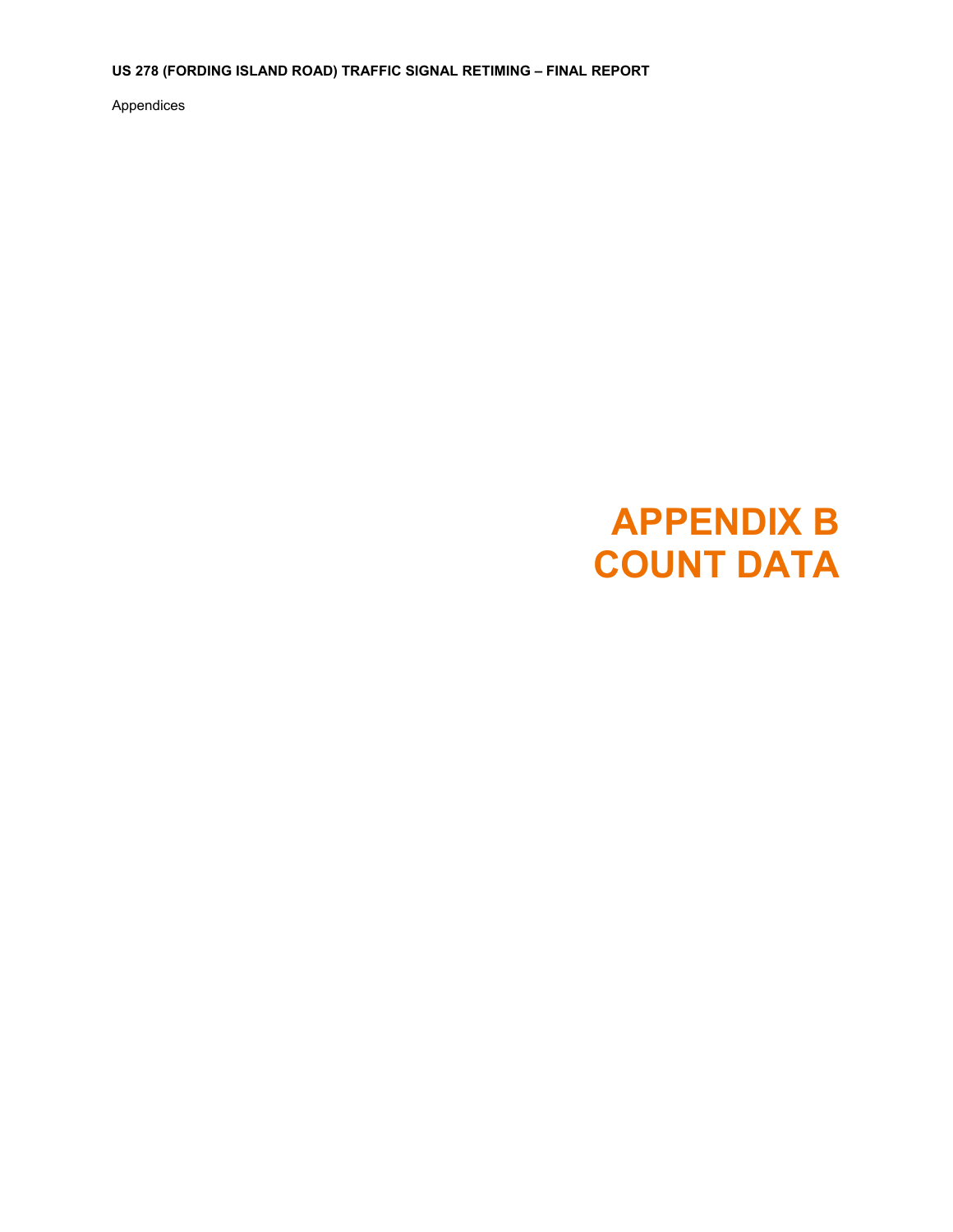# **SIGNAL ID: 416 US 278 (Fording Island Road) & Hampton Parkway**

| <b>PEAK PERIOD</b>           | <b>EBL</b> | EBT  | <b>EBR</b> | <b>WBL</b> | <b>WBT</b> | <b>WBR</b> | <b>NBL</b> | <b>NBT</b> | <b>NBR</b> | <b>SBL</b> | <b>SBT</b> | <b>SBR</b> |
|------------------------------|------------|------|------------|------------|------------|------------|------------|------------|------------|------------|------------|------------|
| WEEKDAY AM PEAK HOUR         |            | 2730 | 28         | 47         | 1857       |            | 75         |            | Ċ          |            |            |            |
| WEEKDAY MIDDAY PEAK HOUR     |            | 2093 | 31         | 86         | 766        |            | 65         |            | 19         |            |            |            |
| WEEKDAY PM PEAK HOUR         |            | 2235 | 16         | 86         | 2885       |            | 65         |            | 19         |            |            |            |
| SATURDAY (P.S.) OUTFLOW PEAK |            | 1980 | 33         | 58         | 2360       |            | 55         |            |            |            |            |            |
| SATURDAY (P.S.) INFLOW PEAK  |            | 2606 |            | 79         | 700        |            | 37         |            | 10         |            |            |            |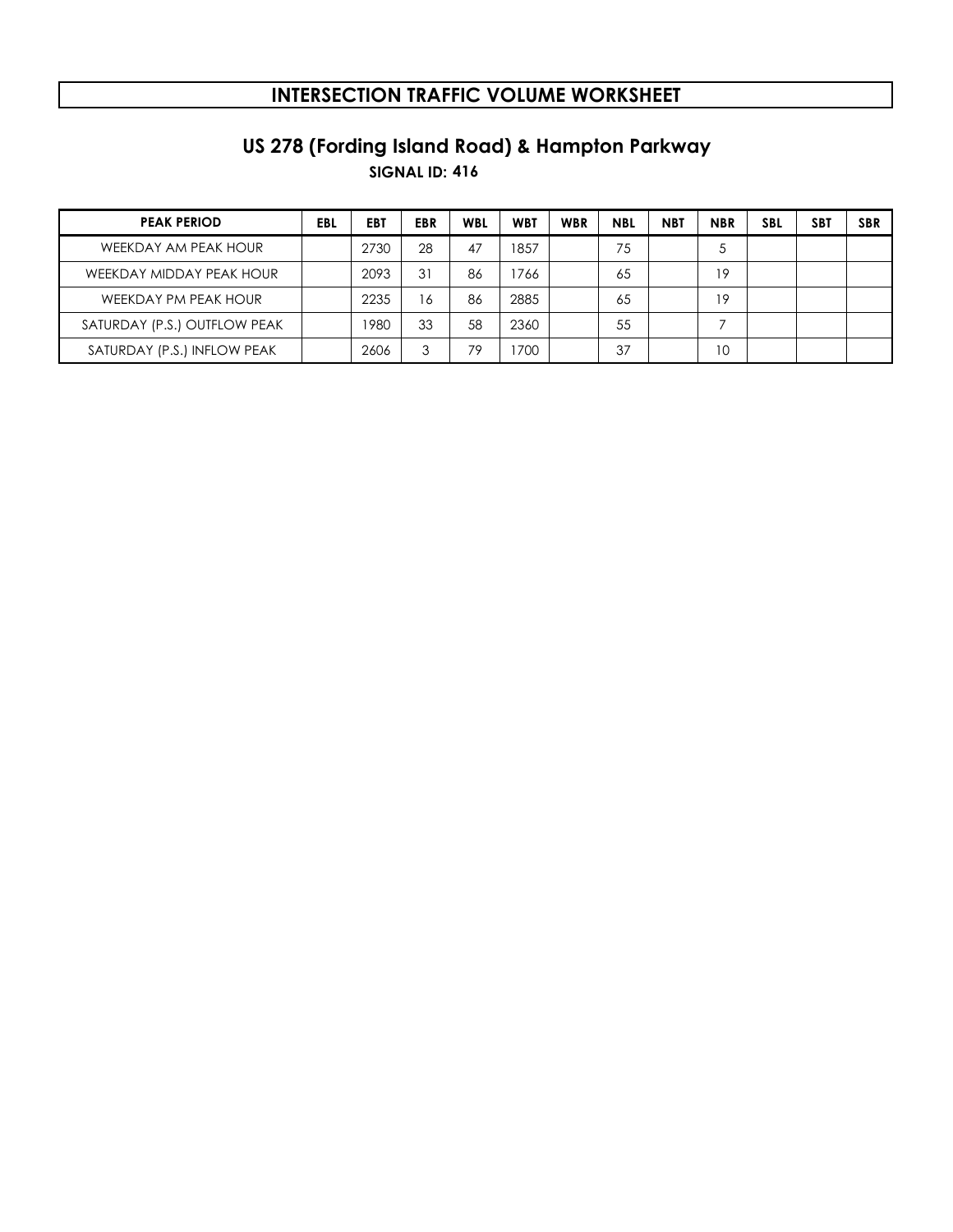# **SIGNAL ID: 417 US 278 (Fording Island Road) & Berkeley Hall Boulevard & Buckwalter Parkway**

| <b>PEAK PERIOD</b>           | EBL | EB1  | <b>EBR</b> | WBL | <b>WBT</b> | <b>WBR</b> | <b>NBL</b> | <b>NBT</b>  | <b>NBR</b> | <b>SBL</b> | SB1 | <b>SBR</b> |
|------------------------------|-----|------|------------|-----|------------|------------|------------|-------------|------------|------------|-----|------------|
| WEEKDAY AM PEAK HOUR         | 6   | 2318 | 277        | 113 | 434        | 20         | 39         | 64          | 189        | 32         | 52  | 25         |
| WEEKDAY MIDDAY PEAK HOUR     | 47  | 875  | 252        | 17' | 1603       | 27         | 212        | 27          | 183        | 40         | 16  | 29         |
| WEEKDAY PM PEAK HOUR         | 25  | 66   | 317        | 263 | 2375       | 36         | $37^\circ$ | 26          | 44         | 53         | 34  | 33         |
| SATURDAY (P.S.) OUTFLOW PEAK | 39  | 985  | 290        | 197 | 2552       | 32         | 173        | $2^{\circ}$ | 167        | 46         | 19  | 34         |
| SATURDAY (P.S.) INFLOW PEAK  | 55  | 2616 | 290        | 197 | 750        | 32         | 244        | 32          | 21         | 46         | 19  | 34         |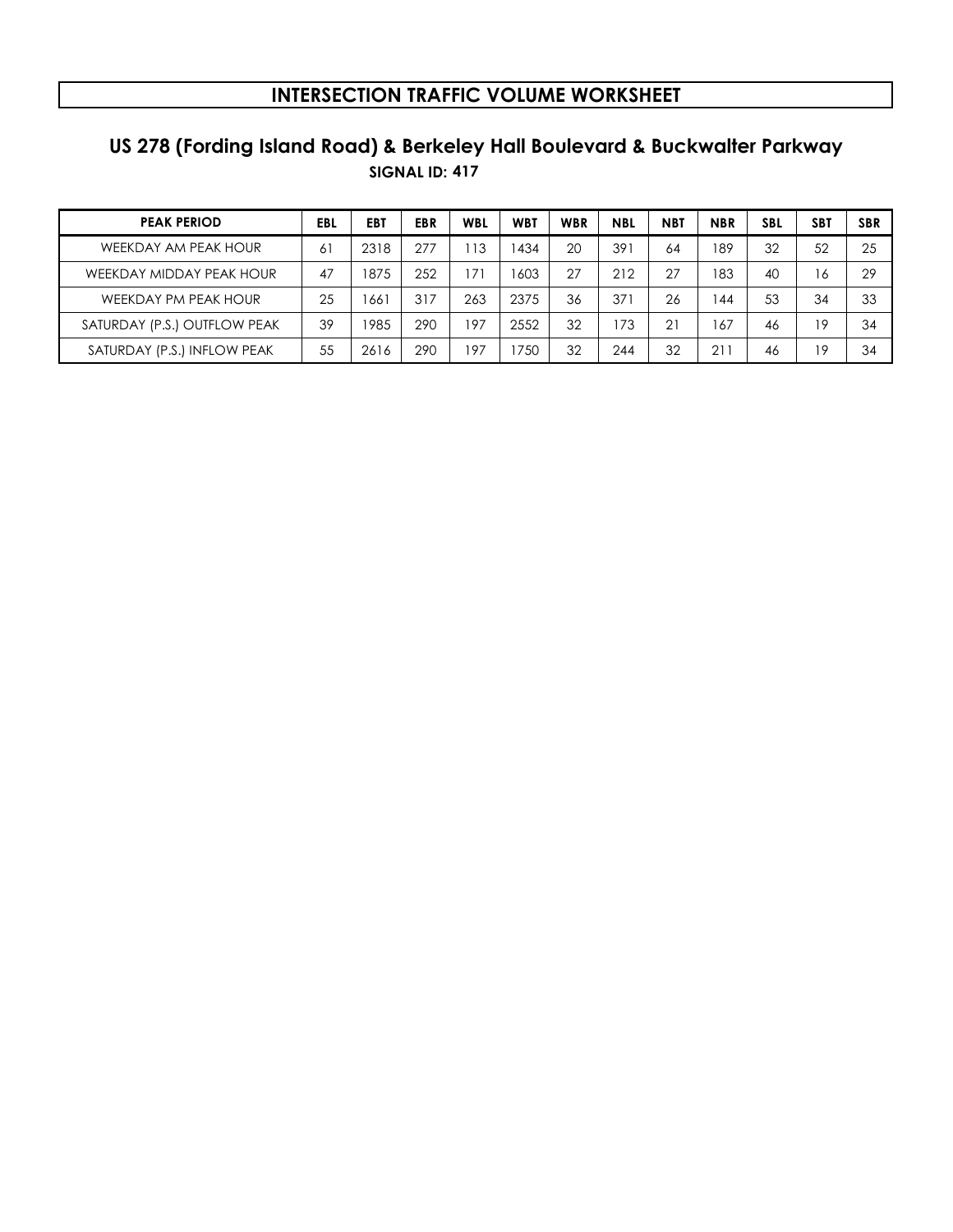# **SIGNAL ID: 418 US 278 (Fording Island Road) & Bluffton Fire / St. Gregory**

| <b>PEAK PERIOD</b>           | EBL | EBT  | <b>EBR</b> | <b>WBL</b> | <b>WBT</b> | <b>WBR</b> | <b>NBL</b> | <b>NBT</b> | <b>NBR</b> | <b>SBL</b> | <b>SBT</b> | <b>SBR</b> |
|------------------------------|-----|------|------------|------------|------------|------------|------------|------------|------------|------------|------------|------------|
| WEEKDAY AM PEAK HOUR         | 30  | 2623 |            |            | 1749       | 5          |            |            |            | 45         |            |            |
| WEEKDAY MIDDAY PEAK HOUR     | 36  | 2123 |            |            | 1752       | 5          |            |            |            | 29         |            |            |
| WEEKDAY PM PEAK HOUR         | 25  | 2156 |            |            | 2767       | 5          |            |            |            | 26         |            |            |
| SATURDAY (P.S.) OUTFLOW PEAK | 42  | 1990 |            |            | 2440       | 5          |            |            |            | 34         |            |            |
| SATURDAY (P.S.) INFLOW PEAK  | 42  | 2613 |            |            | 1700       | 5          |            |            |            | 34         |            |            |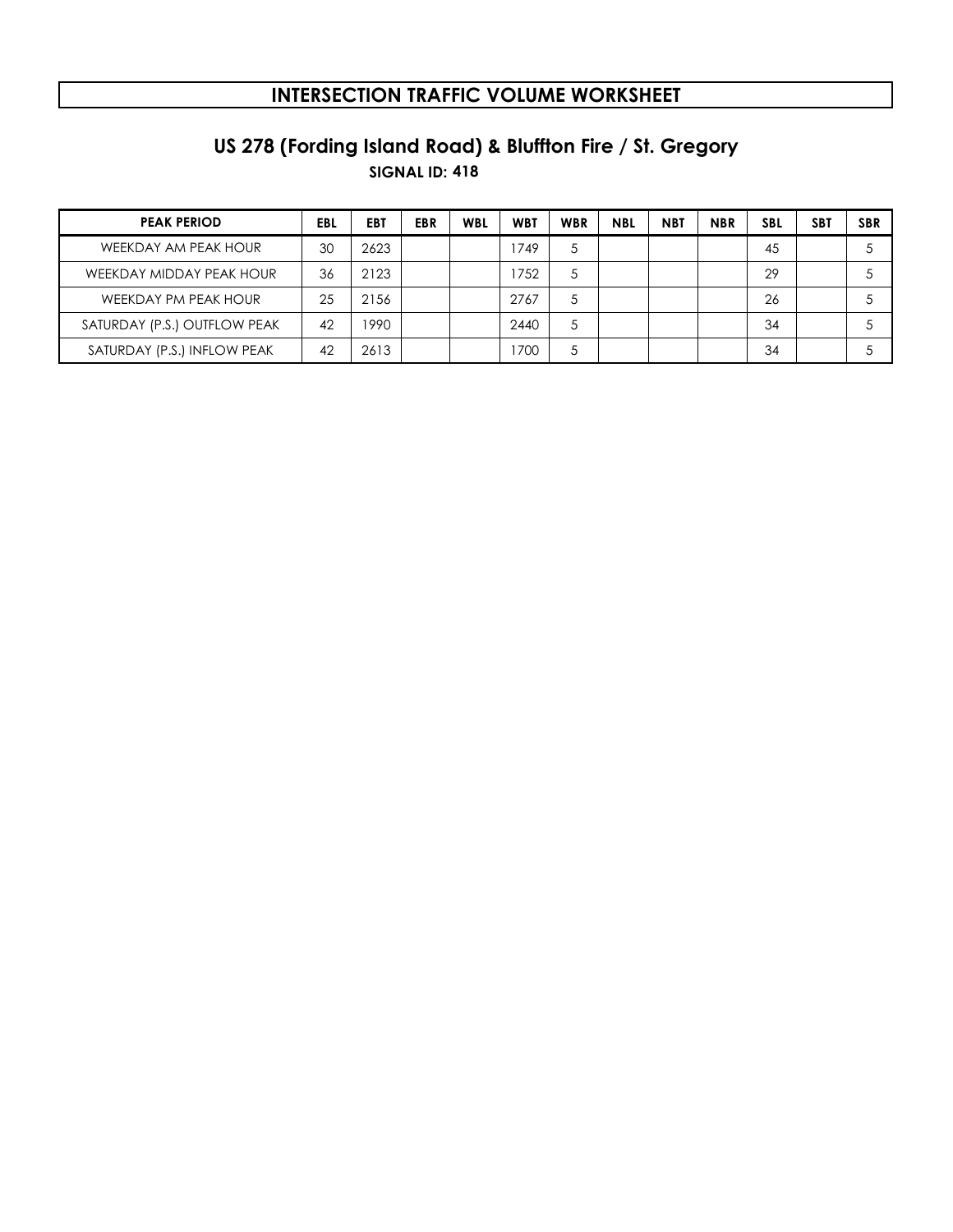# **SIGNAL ID: 420 US 278 (Fording Island Road) & Rose Hill Way & White Oak Circle**

| <b>PEAK PERIOD</b>           | <b>EBL</b> | <b>EB1</b> | <b>EBR</b> | <b>WBL</b> | <b>WBT</b> | <b>WBR</b> | <b>NBL</b>  | <b>NBT</b> | <b>NBR</b> | <b>SBL</b> | SB1 | <b>SBR</b> |
|------------------------------|------------|------------|------------|------------|------------|------------|-------------|------------|------------|------------|-----|------------|
| WEEKDAY AM PEAK HOUR         | 15         | 2438       | 24         | 24         | 374        | 8          | 79          |            | 80         | 57         | 5   | 43         |
| WEEKDAY MIDDAY PEAK HOUR     | 23         | 1935       | 36         | 74         | 1715       | 10         | $2^{\circ}$ | 4          |            | 52         | 13  | 20         |
| WEEKDAY PM PEAK HOUR         | 36         | 1819       | 42         | 103        | 2437       | 64         | 49          | 10         | 69         | 47         | 9   | 3          |
| SATURDAY (P.S.) OUTFLOW PEAK | 27         | 995        | 42         | 86         | 2350       | 12         | 25          |            | 89         | 60         | 15  | 23         |
| SATURDAY (P.S.) INFLOW PEAK  | 27         | 261        | 42         | 86         | 1650       | 12         | 25          |            | 89         | 60         | 15  | 23         |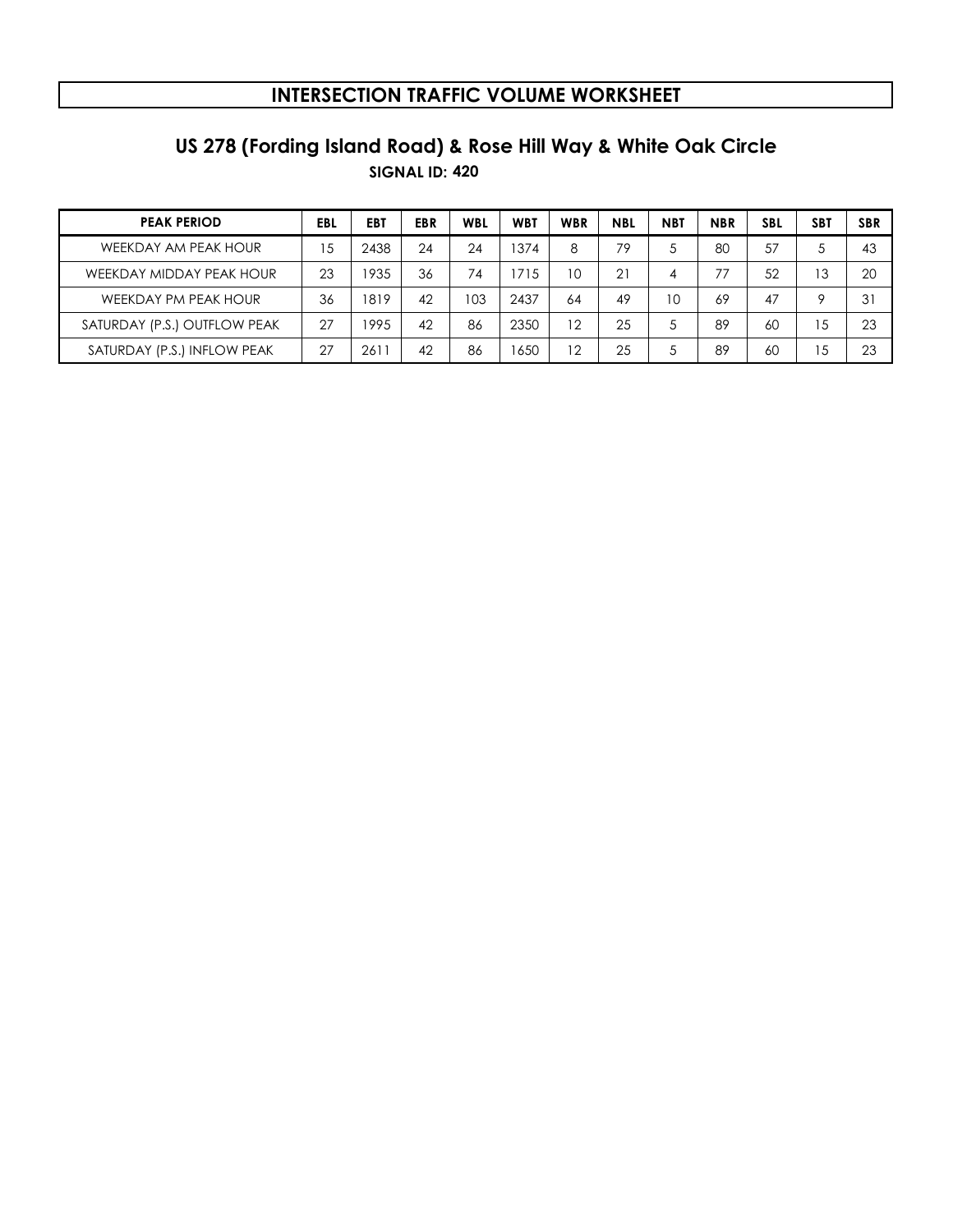# **SIGNAL ID: 421 US 278 (Fording Island Road) & Belfair Plantation & Buck Island Road**

| <b>PEAK PERIOD</b>           | EBL | EB1  | <b>EBR</b> | WBL | <b>WBT</b> | <b>WBR</b> | <b>NBL</b> | <b>NBT</b> | <b>NBR</b> | <b>SBL</b> | SB <sub>1</sub> | <b>SBR</b>               |
|------------------------------|-----|------|------------|-----|------------|------------|------------|------------|------------|------------|-----------------|--------------------------|
| WEEKDAY AM PEAK HOUR         | 32  | 2285 | 96         | 85  | 725        | 14         | 160        |            | 97         | 31         | 4               | 10                       |
| WEEKDAY MIDDAY PEAK HOUR     | 22  | 946  | 212        | 98  | 707        | 17         | 225        | 15         | 8          | 25         |                 | $\overline{\mathcal{A}}$ |
| WEEKDAY PM PEAK HOUR         | 64  | 855  | 172        | 152 | 2547       | 21         | 334        | 12         | 78         | 23         |                 | 4                        |
| SATURDAY (P.S.) OUTFLOW PEAK | 26  | 2000 | 244        | 11' | 2260       | 20         | 259        | 18         | 94         | 29         | 20              | , 7                      |
| SATURDAY (P.S.) INFLOW PEAK  | 26  | 2436 | 244        | 11  | 1600       | 20         | 259        | 18         | 94         | 29         | 20              | 7                        |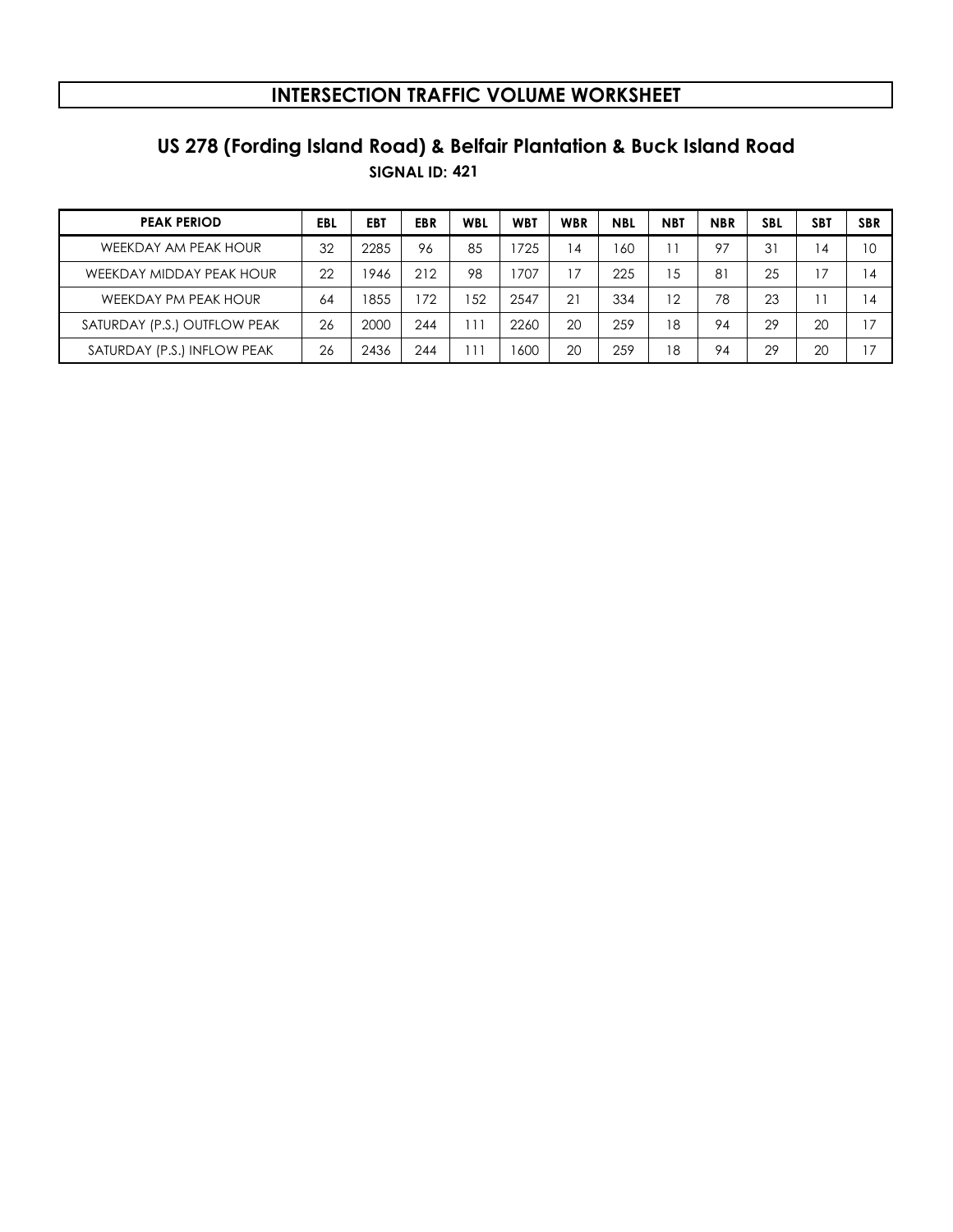# **SIGNAL ID: 422 US 278 (Fording Island Road) & Belfair Towne Village & Simmonsville Road**

| <b>PEAK PERIOD</b>           | EBL | EBT  | EBR | WBL | <b>WBT</b> | <b>WBR</b> | <b>NBL</b> | <b>NBT</b> | <b>NBR</b>   | <b>SBL</b> | <b>SBT</b> | <b>SBR</b> |
|------------------------------|-----|------|-----|-----|------------|------------|------------|------------|--------------|------------|------------|------------|
| WEEKDAY AM PEAK HOUR         | 87  | 2054 | 122 | 106 | 184        | 16         | 76         | 79         | $20^{\circ}$ | 65         | 38         | 43         |
| WEEKDAY MIDDAY PEAK HOUR     | 205 | 1907 | 38  | 136 | 697ء       | 18         | 200        | -43        | 133          | 202        | 129        | 45         |
| WEEKDAY PM PEAK HOUR         | 45  | 699  | 51  | 162 | 2237       | 72         | 213        | 45         | 81           | 70         | 44         | 50         |
| SATURDAY (P.S.) OUTFLOW PEAK | 34  | 2004 | 84  | 50  | 2173       | 55         | 35ء        | 16         | 108          | 40         | 90         | 107        |
| SATURDAY (P.S.) INFLOW PEAK  | '38 | 2260 | 70  | 81  | 574        | 56         | 151        | 107        | 108          | 63         | 89         | 49ء        |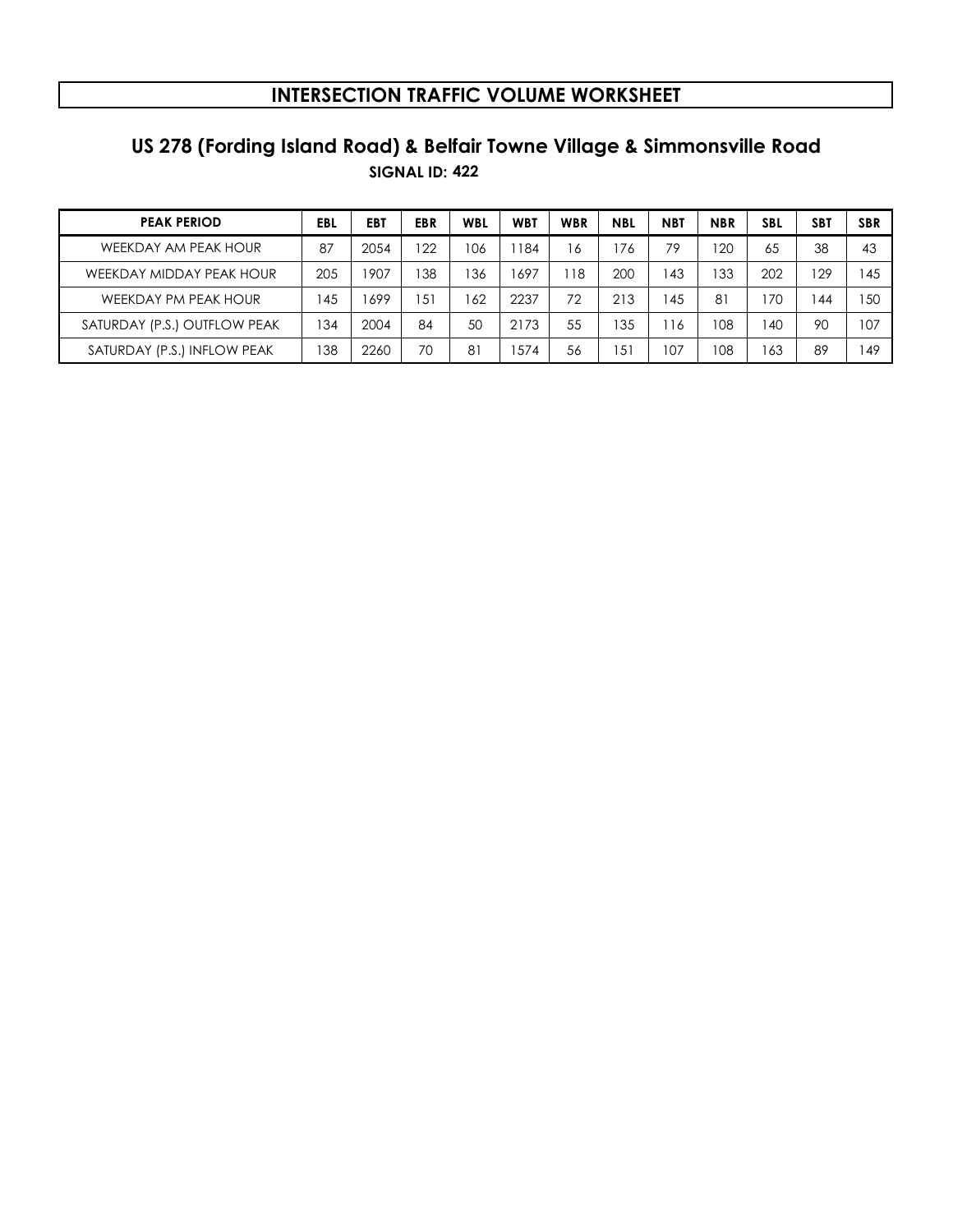# **US 278 (Fording Island Road) & Crescent Drive & SC 46**

**SIGNAL ID: 423**

| <b>PEAK PERIOD</b>           | EBL | EBT  | EBR | <b>WBL</b> | <b>WBT</b> | <b>WBR</b> | <b>NBL</b> | <b>NBT</b> | <b>NBR</b> | <b>SBL</b> | SB1 | <b>SBR</b>  |
|------------------------------|-----|------|-----|------------|------------|------------|------------|------------|------------|------------|-----|-------------|
| WEEKDAY AM PEAK HOUR         | 16  | 1997 | 246 |            | 284        |            | 192        |            | 15         | 29         | 20  | 32          |
| WEEKDAY MIDDAY PEAK HOUR     | 45  | 729  | 325 | 241        | 1655       | 24         | 428        | 21         | 245        | 32         | 18  | 18          |
| WEEKDAY PM PEAK HOUR         | 40  | 1652 | 326 | 247        | 2298       | 30         | 522        | 29         | 185        | 25         | 15  | $2^{\circ}$ |
| SATURDAY (P.S.) OUTFLOW PEAK | 52  | 2000 | 374 | 278        | 2225       | 28         | 493        | 25         | 282        | 37         | 21  | $2^{\circ}$ |
| SATURDAY (P.S.) INFLOW PEAK  | 52  | 2290 | 374 | 278        | 575ء       | 28         | 493        | 25         | 282        | 37         | 21  | $2^{\circ}$ |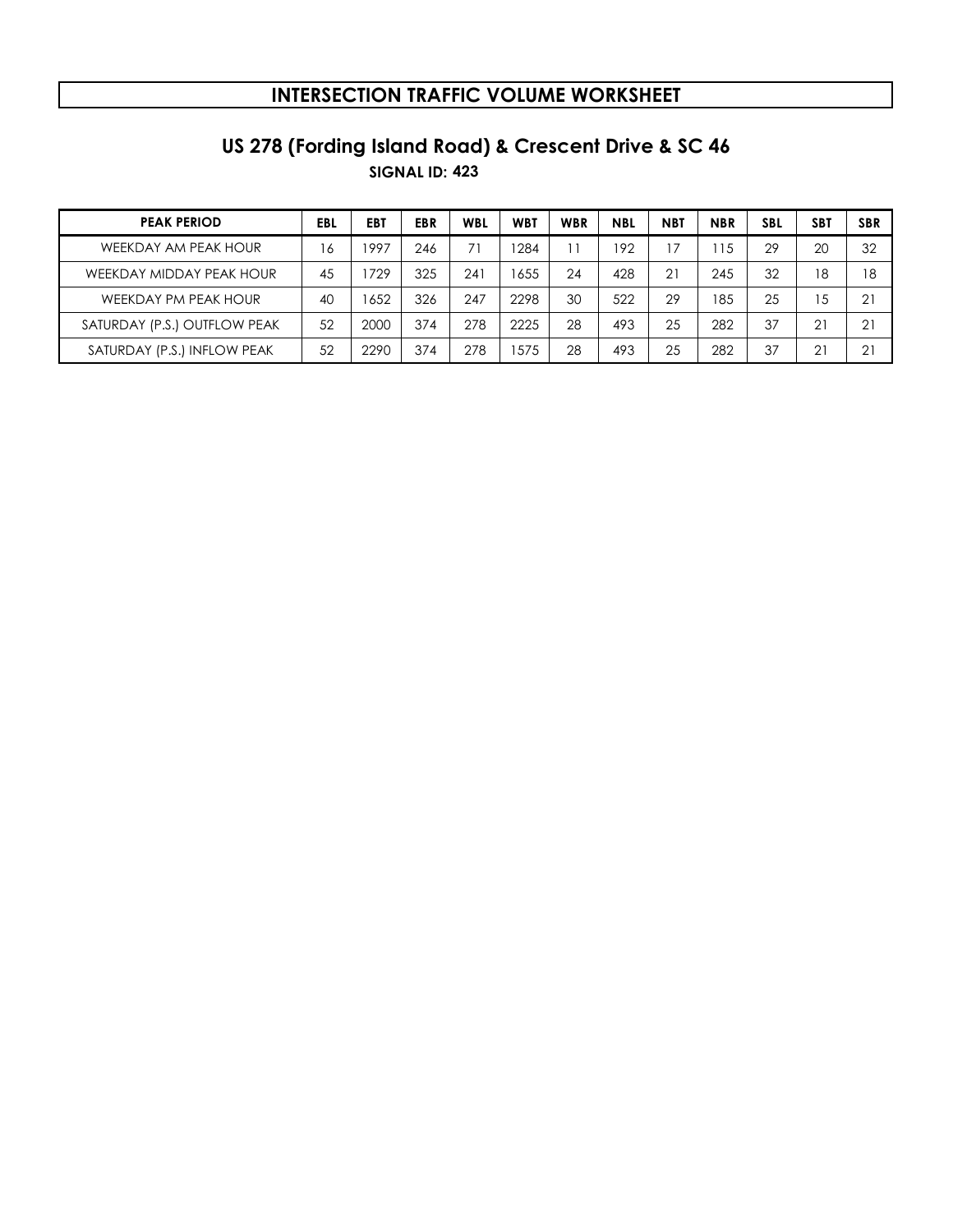# **SIGNAL ID: 424 US 278 (Fording Island Road) & Home Depot & Target**

| <b>PEAK PERIOD</b>           | EBL | <b>EB1</b> | <b>EBR</b> | <b>WBL</b>     | <b>WBT</b> | <b>WBR</b> | <b>NBL</b> | <b>NBT</b> | <b>NBR</b> | <b>SBL</b> | SB1 | <b>SBR</b> |
|------------------------------|-----|------------|------------|----------------|------------|------------|------------|------------|------------|------------|-----|------------|
| WEEKDAY AM PEAK HOUR         | 19  | 929        | 61         | 69             | 254        | 6          | 37         |            | 31         | 14         | 5   | 23         |
| WEEKDAY MIDDAY PEAK HOUR     | 258 | 690        | 91         | $\overline{4}$ | 1608       | 95         | 69         | 63         | 20         | 07         | 39  | 133        |
| WEEKDAY PM PEAK HOUR         | 166 | 642        | 60         | 100            | 2246       | 56         |            | 29         | 85         | 62         | 25  | 16         |
| SATURDAY (P.S.) OUTFLOW PEAK | 297 | 2000       | 105        | 63             | 2275       | 10         | <b>80</b>  | 73         | 38         | 124        | 45  | 153        |
| SATURDAY (P.S.) INFLOW PEAK  | 297 | 2320       | 105        | 63             | 575        | 10         | 8C         | 73         | 38         | 124        | 45  | 153        |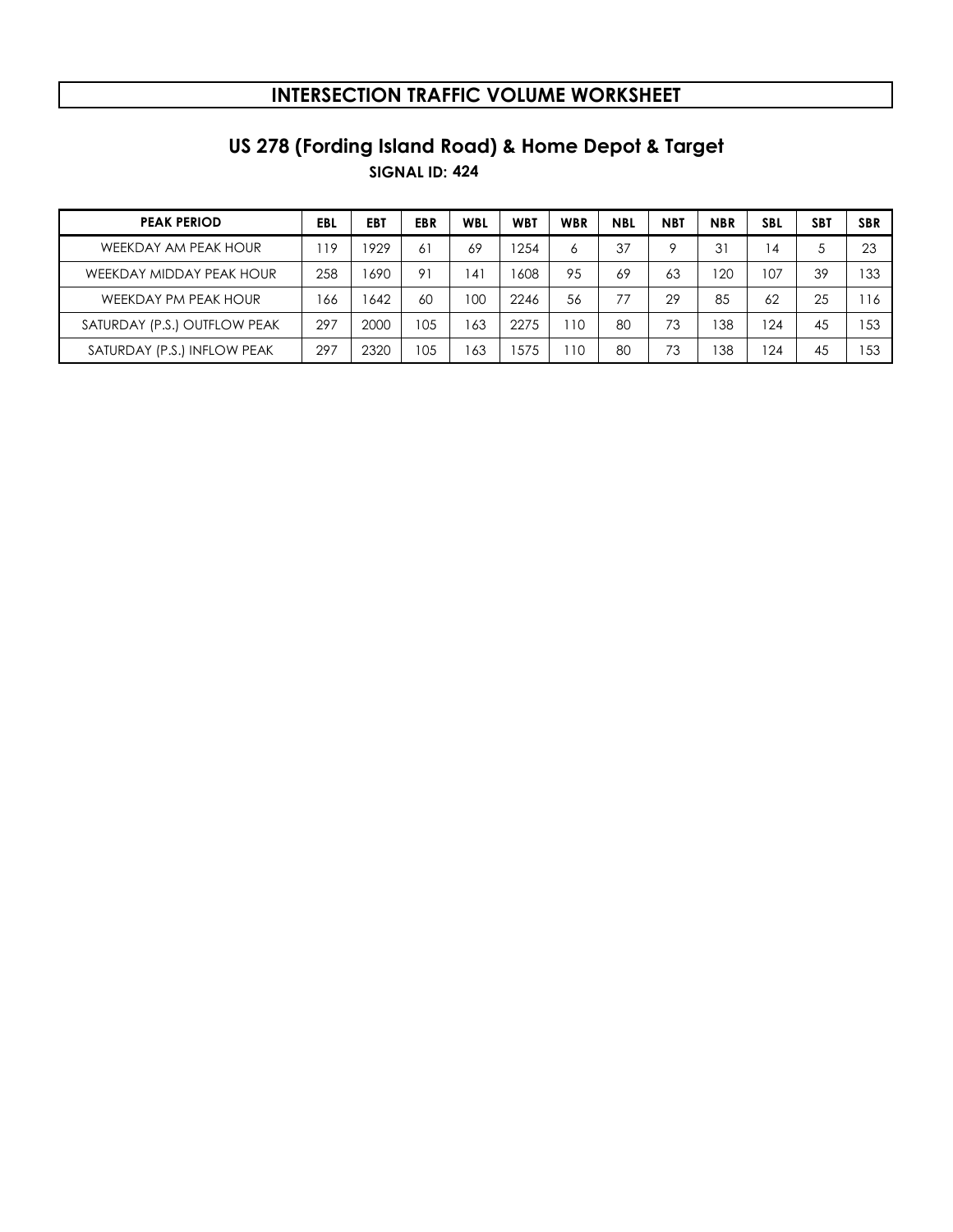# **SIGNAL ID: 425 US 278 (Fording Island Road) & Trimblestone Road & Burnt Church Road**

| <b>PEAK PERIOD</b>           | EBL | EBT  | <b>EBR</b> | <b>WBL</b> | <b>WBT</b> | <b>WBR</b> | <b>NBL</b> | <b>NBT</b> | <b>NBR</b> | <b>SBL</b> | SB <sub>1</sub> | <b>SBR</b> |
|------------------------------|-----|------|------------|------------|------------|------------|------------|------------|------------|------------|-----------------|------------|
| WEEKDAY AM PEAK HOUR         | 24  | 997  | 101        | 48         | 996        | 15         | 90         | 30         | 166        | 39         | 23              | 7          |
| WEEKDAY MIDDAY PEAK HOUR     | 66  | 586  | 94         | 83         | 523        | 67         | 120        | 37         | 104        | 77         | 26              | 4          |
| WEEKDAY PM PEAK HOUR         | 29  | 595  | 17         | 82         | 2240       | 44         | 127        | 42         | 12         | 45         | 29              | 32         |
| SATURDAY (P.S.) OUTFLOW PEAK | 76  | 2000 | 109        | 96         | 2327       | 78         | 138        | 53         | 195        | 89         | 34              | . 7        |
| SATURDAY (P.S.) INFLOW PEAK  | 76  | 2349 | 109        | 96         | 578        | 78         | 138        | 66         | 195        | 89         | 34              |            |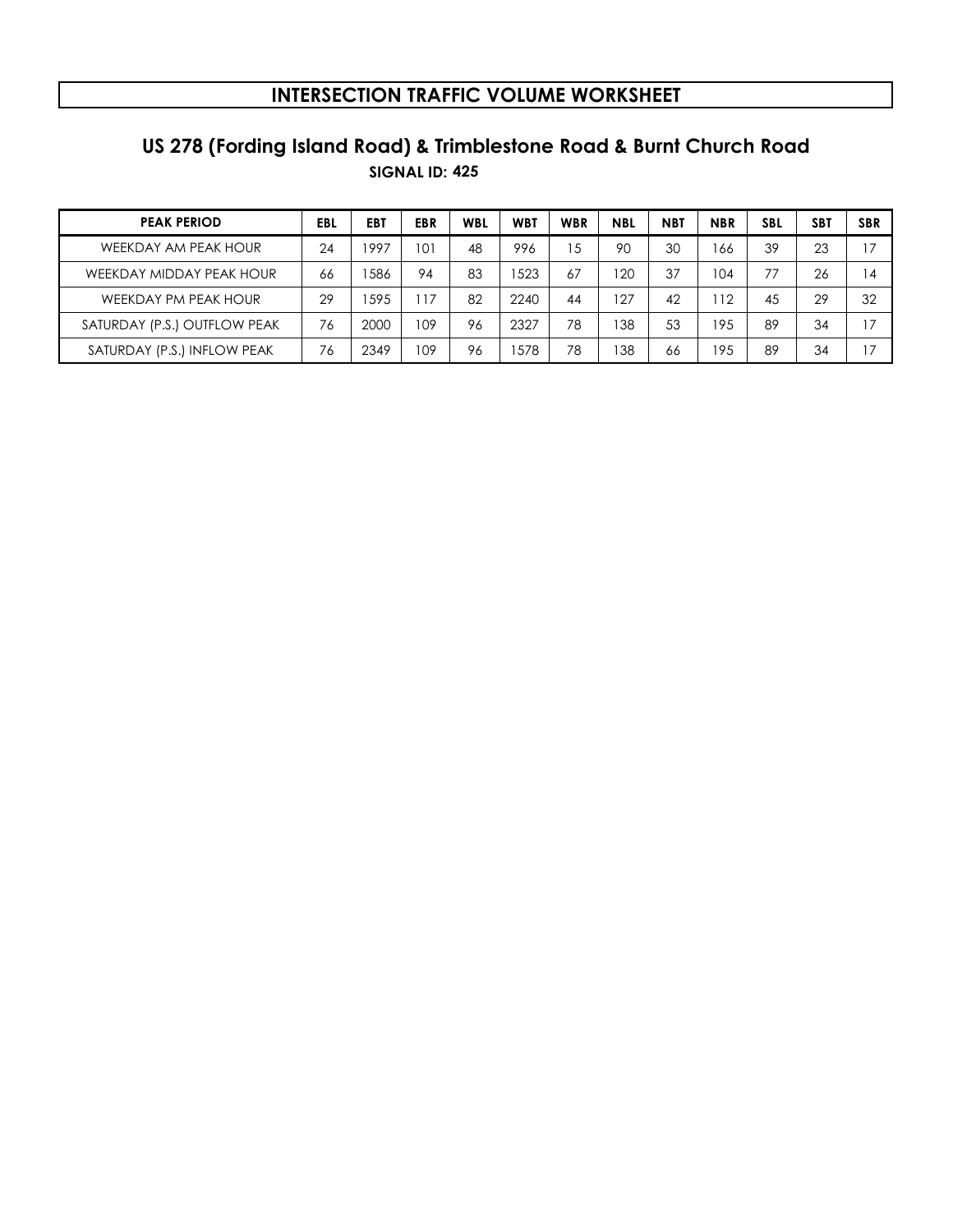# **SIGNAL ID: 426 US 278 (Fording Island Road) & Sawmill Creek Road & Tanger Outlet 1**

| <b>PEAK PERIOD</b>           | EBL | EB1  | <b>EBR</b> | <b>WBL</b> | <b>WBT</b> | <b>WBR</b> | <b>NBL</b> | <b>NBT</b> | <b>NBR</b> | <b>SBL</b> | SB <sub>1</sub> | <b>SBR</b> |
|------------------------------|-----|------|------------|------------|------------|------------|------------|------------|------------|------------|-----------------|------------|
| WEEKDAY AM PEAK HOUR         | 59  | 2001 | 20         | 8          | 164        | 9          | 8          |            |            | 29         | Ċ               | 6          |
| WEEKDAY MIDDAY PEAK HOUR     | 67  | 590  | 53         | 83         | 1639       | 37         | 94         | $\circ$    | 6          | 39         | 8               | 80         |
| WEEKDAY PM PEAK HOUR         | 50  | 573  | 39         | 40         | 2213       | 29         | 96         | 8          | 40         | 24         | Ċ.              | 100        |
| SATURDAY (P.S.) OUTFLOW PEAK | 78  | 2000 | 176        | 96         | 2260       | 43         | 109        |            | 71         | 45         | 10              | 92         |
| SATURDAY (P.S.) INFLOW PEAK  | 78  | 2123 | 176        | 96         | 1625       | 43         | 109        |            |            | 45         | 10              | 92         |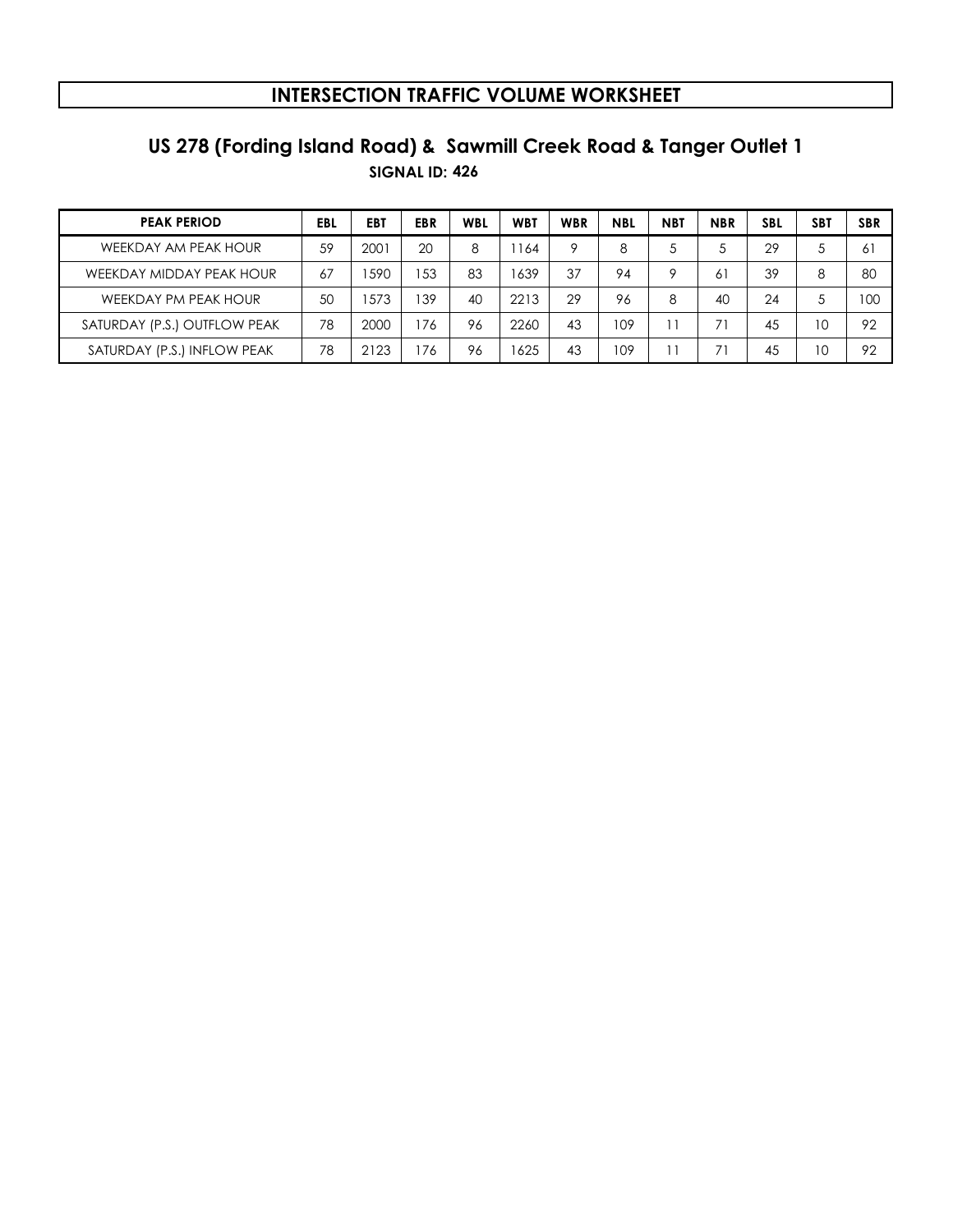# **SIGNAL ID: 427 US 278 (Fording Island Road) & Colleton River Road & Malphrus Road**

| <b>PEAK PERIOD</b>           | EBL     | <b>EB1</b> | <b>EBR</b> | <b>WBL</b> | <b>WBT</b> | <b>WBR</b> | <b>NBL</b> | <b>NBT</b>     | <b>NBR</b> | <b>SBL</b> | SB1 | <b>SBR</b> |
|------------------------------|---------|------------|------------|------------|------------|------------|------------|----------------|------------|------------|-----|------------|
| WEEKDAY AM PEAK HOUR         |         | 2027       | 13         | 45         | 1039       | 8          | 59         |                | 25         | 6          | 5   |            |
| WEEKDAY MIDDAY PEAK HOUR     | 8       | 567ء       | 301        | 43         | 470        | 20         | 84         | 12             | 186        |            |     |            |
| WEEKDAY PM PEAK HOUR         | c       | 448        | 192        | <b>09</b>  | 2107       | 16         | ' 90       |                | 23         | 18         | 5   |            |
| SATURDAY (P.S.) OUTFLOW PEAK |         | 2000       | 276        | 29         | 2260       | 5          | 223        | $\overline{4}$ | 70         | 12         | 9   |            |
| SATURDAY (P.S.) INFLOW PEAK  | $\circ$ | 2125       | 332        | 44         | 625        | 8          | 250        | $\overline{4}$ | 245        | 7          | Q   |            |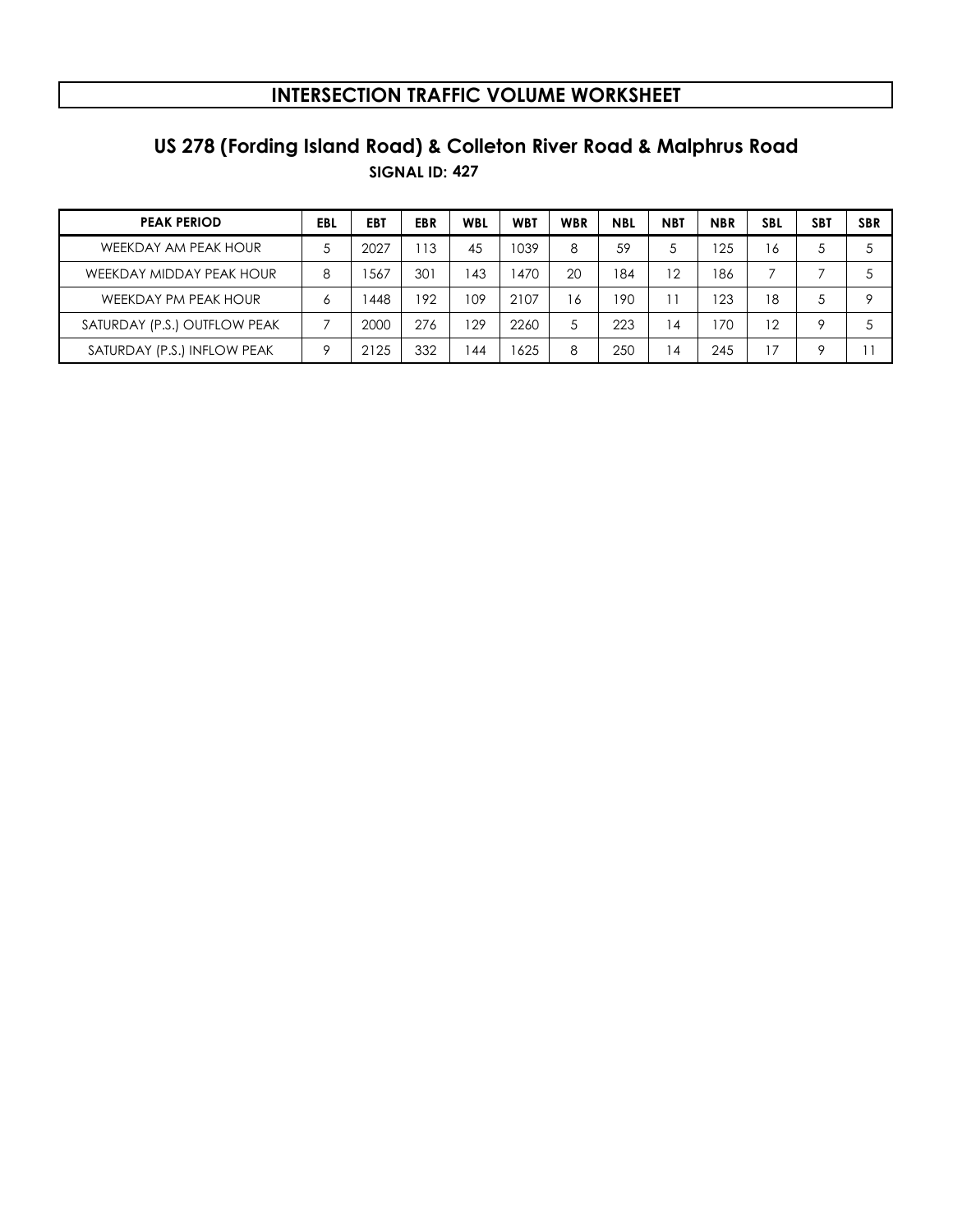**SIGNAL ID: 428 US 278 (Fording Island Road) & Tanger Outlet 2**

| <b>PEAK PERIOD</b>           | EBL | <b>EB1</b> | <b>EBR</b> | <b>WBL</b> | <b>WBT</b> | <b>WBR</b> | <b>NBL</b> | <b>NBT</b> | <b>NBR</b> | <b>SBL</b> | SB <sub>1</sub> | <b>SBR</b> |
|------------------------------|-----|------------|------------|------------|------------|------------|------------|------------|------------|------------|-----------------|------------|
| WEEKDAY AM PEAK HOUR         |     | 2054       | 44         | 5          | 044        |            |            |            | 5          |            |                 |            |
| WEEKDAY MIDDAY PEAK HOUR     |     | 419        | 191        | 43         | 1522       |            | '31        |            | 70         |            |                 |            |
| WEEKDAY PM PEAK HOUR         |     | 347        | 128        | 30         | 2072       |            | 106        |            | 83         |            |                 |            |
| SATURDAY (P.S.) OUTFLOW PEAK |     | 2000       | 220        | 50         | 2260       |            | 5          |            | 81         |            |                 |            |
| SATURDAY (P.S.) INFLOW PEAK  |     | 2125       | 220        | 50         | 1625       |            | 151        |            | 81         |            |                 |            |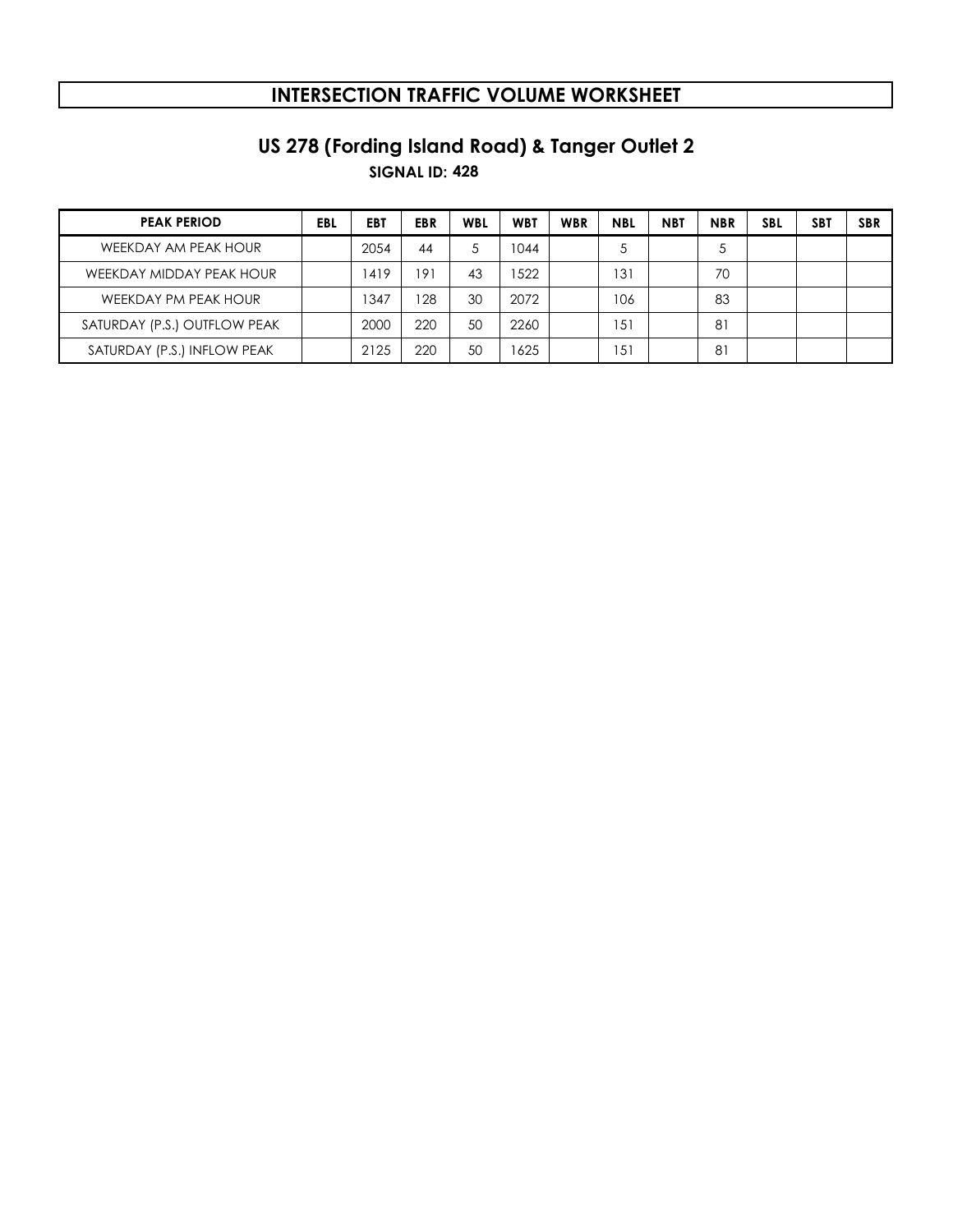# **SIGNAL ID: 429 US 278 (Fording Island Road) & Moss Creek & Buckingham Plantation Drive**

| <b>PEAK PERIOD</b>           | EBL          | EBT  | <b>EBR</b> | <b>WBL</b> | <b>WBT</b> | <b>WBR</b> | <b>NBL</b> | <b>NBT</b> | <b>NBR</b> | <b>SBL</b> | SB <sub>1</sub>      | <b>SBR</b> |
|------------------------------|--------------|------|------------|------------|------------|------------|------------|------------|------------|------------|----------------------|------------|
| WEEKDAY AM PEAK HOUR         | 104          | 2472 | 30         | 19         | 006        | 19         | 25         | 30         | 66         | 70         | 10                   | 53         |
| WEEKDAY MIDDAY PEAK HOUR     | 184          | 464  | 56         | 29         | 006        | 53         | 62         | 101        | 144        | 109        | 52                   | 57         |
| WEEKDAY PM PEAK HOUR         | 45           | 559  | 37         | 20         | 405        | 76         | 37         | 40         | 21         | 64         | 24                   | 64         |
| SATURDAY (P.S.) OUTFLOW PEAK | $30^{\circ}$ | 2000 | 65         | 34         | 2200       | 61         | 63         | 40         | 29         | 67         | $\mathbf{4}^{\cdot}$ | 127        |
| SATURDAY (P.S.) INFLOW PEAK  | 130          | 900  | 65         | 34         | 650ء       | 61         | 63         | 40         | 29         | 67         | $\mathbf{4}^{\cdot}$ | 127        |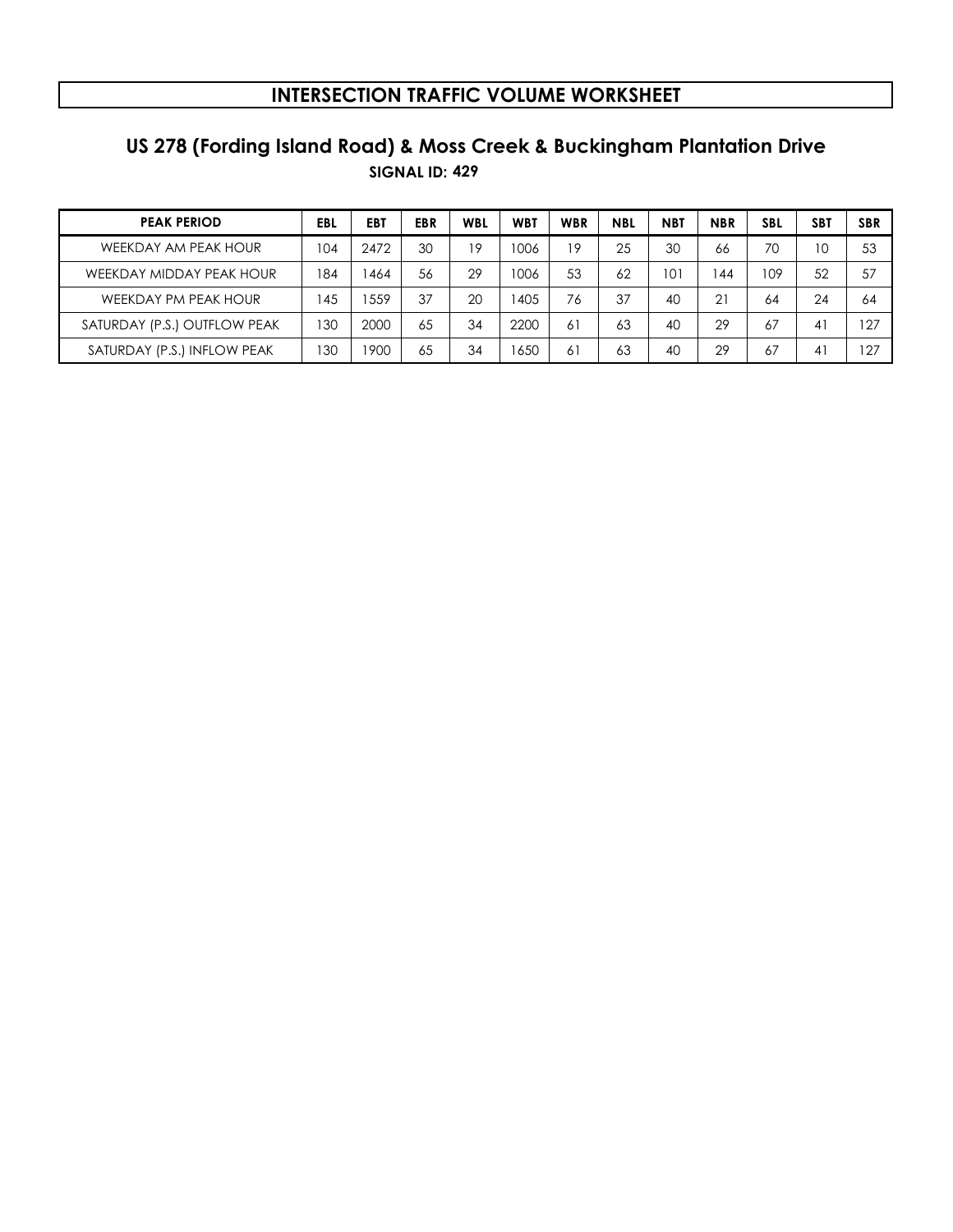# **SC 46/Bluffton Road & Wal-Mart & Kitties Crossing**

**SIGNAL ID: 104**

| <b>PEAK PERIOD</b>           | EBL | EBT | EBR | <b>WBL</b> | <b>WBT</b> | <b>WBR</b> | <b>NBL</b> | <b>NBT</b> | <b>NBR</b> | <b>SBL</b> | SB1 | <b>SBR</b> |
|------------------------------|-----|-----|-----|------------|------------|------------|------------|------------|------------|------------|-----|------------|
| WEEKDAY AM PEAK HOUR         | 91  | 68  |     | 56         | 50         | 5          |            | 313        |            | 86         | 428 |            |
| WEEKDAY MIDDAY PEAK HOUR     | 285 | 208 |     | 34         | 43         | 5          |            | 462        | 5          | 215        | 637 |            |
| WEEKDAY PM PEAK HOUR         | 255 | 222 |     | 181        | 35         | 5          |            | 487        |            | 206        | 672 |            |
| SATURDAY (P.S.) OUTFLOW PEAK | 328 | 240 |     | 55         | 65         | 5          |            | 532        |            | 248        | 733 |            |
| SATURDAY (P.S.) INFLOW PEAK  | 328 | 240 |     | .55        | 65         | 5          |            | 532        |            | 248        | 733 |            |